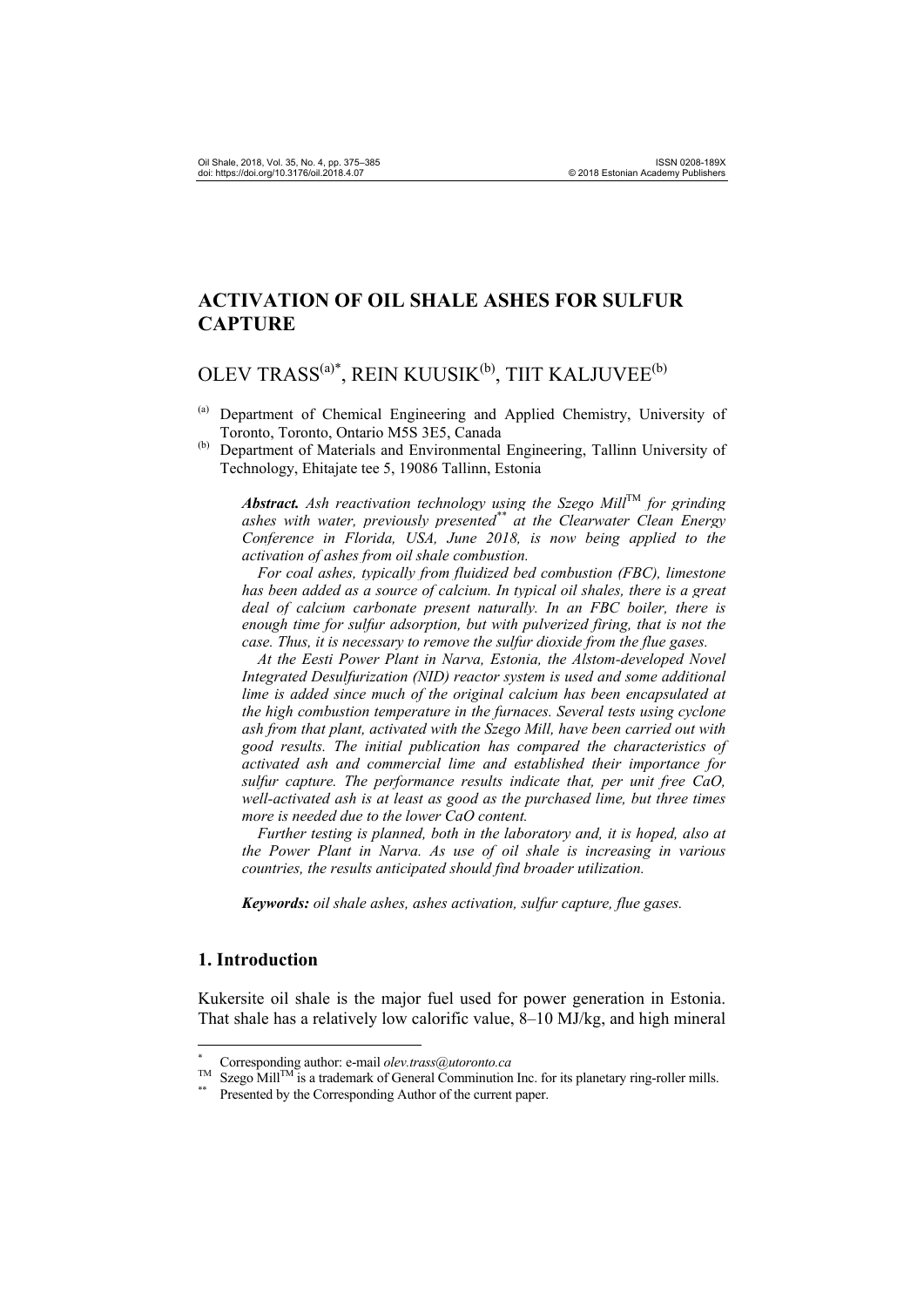content, 65–70%, with carbonates and sandy-clay minerals in about equal amounts. It is used both in circulating fluidized beds  $(CFB)$  – where all  $SO<sub>2</sub>$ is readily captured – and in furnaces with powdered firing. The relevant technology is thoroughly described by Ots [1].

For capture of the emitted  $SO_2$  in the flue gas, the Alstom semi-dry DeSOx system, Novel Integrated Desulfurization System (NID), has been installed on four power units, 180 MWel each, at the Eesti Power Plant. To guarantee a deeper binding of SOx, in addition to the ashes in the flue gas, also commercial lime is added as a binding agent. In order to assess the possibility of replacing that added lime with activated ash, a study was undertaken at Tallinn University of Technology comparing performance of the two adsorbents for  $SO_2$  binding. The results reported [2] were most encouraging and will be partially reviewed later.

As most attendees at the Clean Energy Conference in Florida, USA, June 2018, are not familiar with oil shale as a fuel, a brief description of its properties, availability and uses is given next.

#### **2. Oil shales**

Extensive research has been carried out on oil shale during the last century, much of it in Estonia. Most of the recent efforts have been described in the journal "Oil Shale" published by the Estonian Academy Publishers in Tallinn since 1983. That Journal has recently initiated a new series called "Historical Reviews". The first of these, by Harvey [3], describes the shaleoil industry in Scotland where the first commercially successful production of oil from shale was undertaken.

Scotland, apparently, was the global pioneer of the modern oil industry and, for a few decades in the second half of the 19th century, the leading oil producer in the world. All that was based on oil shale as feedstock!

Interestingly, shale oil production peaked there during World War I, at 27 million barrels per annum, in 1913. A significant number of byproducts were also made, for example mothballs and candles.

While oil shale is mined and utilized in several countries, China, Turkey, Iran and many others, the oil shale industry in Estonia is currently the most developed in the world. This is particularly the case in power plants but also in other respects, such as retorting. The oil shale being mined and utilized is the kukersite shale, often referred to simply as "Estonian oil shale". Urov and Sumberg [4] offer an overview of oil shales in Estonia and compare these with deposits elsewhere in the world. Raukas and Punning [5] point out that over one billion tonnes of oil shale has been produced in Estonia, the largest producer and consumer in the world since the 1960s. They do also point out the serious environmental problems which have arisen from such intensive exploitation of the resource and describe some remedial steps being taken.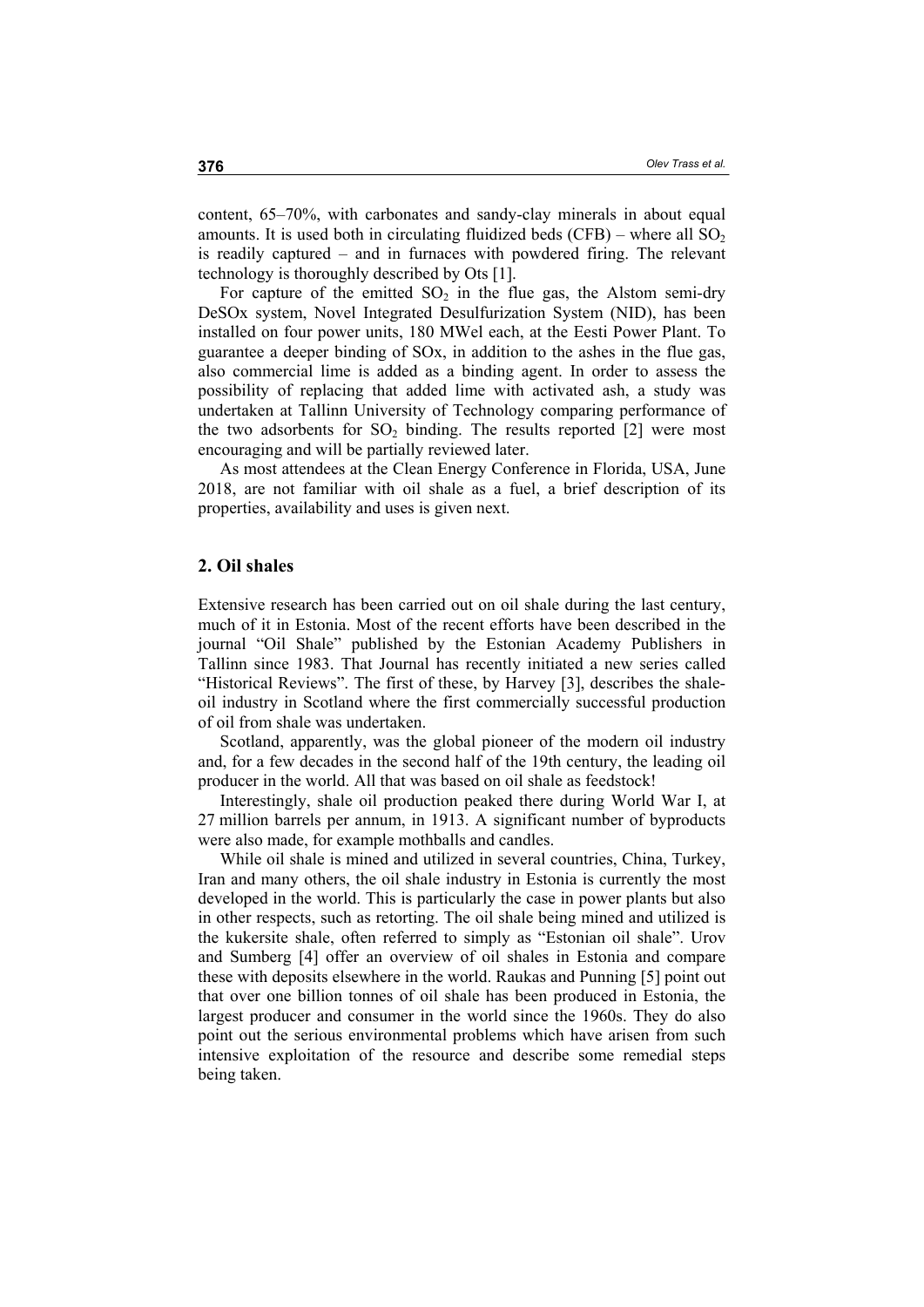The organic matter in oil shale is called kerogen. It has been formed from protista, bacteria, algae and plankton, mostly unicellular marine organisms. As a result, there are no intercellular bonds and the main consolidating substance in the fuel is fat from the original material. As kerogen is of sapropelic origin – from original marine sources – it has a low solubility in solvents and is characterised by high hydrogen and oxygen content. The atomic H/C ratio is about 1.5, approximately the same as in crude oil.

While the mineral matter in shales may vary greatly both in composition and in the amounts present, the kerogen part, originating largely from similar organisms, is reasonably consistent and does not depend on the total amount of kerogen contained. This is in contrast to the humic fuels where many different plant species have gone into forming the peat, lignite or coal deposits.

The average chemical composition of the kerogen may be represented by the empirical formula:  $C_{10} H_{15} OCl_{0.03} S_{0.07}$ .

There are two large groups of minerals in oil shale, viz. a carbonate part and a sandy-clay part in about equal amounts. The sandy-clay part is mainly, about 60%,  $SiO<sub>2</sub>$  with  $Al<sub>2</sub>O<sub>3</sub>$  at 16%. The carbonate minerals are mostly, about 70%, calcite, CaCO<sub>3</sub> with dolomite, CaMg  $(CO<sub>3</sub>)<sub>2</sub>$  making up the remainder.

Some further information is provided by Trass [6] and a great deal more is available in the book on Oil Shale Combustion by Ots [1].

#### **3. Ash reactivation**

The basic idea arose from the fluidized bed combustion of high sulfur coal or petroleum coke. When such fuels are burned, the sulfur oxides released must be captured. This is done by adding limestone, typically as calcite or dolomite, to the bed which provides both thermal stability and a means for in situ sulfur capture. Limestone is first calcined:

$$
CaCO3 \rightarrow CaO + CO2 \quad \Delta H = 182.1 \text{ kJ/mol}
$$

and then sulphated:

$$
CaO + SO2 + \frac{1}{2}O2 \rightarrow CaSO4 \qquad \Delta H = -481.4 \text{ kJ/mol}
$$

Limestone is calcined completely, but only 30–40% is sulfated. Thus, if the remaining calcium oxide can be reused, there will be an energy saving (the calcination reaction is endothermic), less limestone will be consumed, less carbon dioxide produced and less ash to be disposed of. This summarizes the incentives for ash, or sorbent reactivation.

The main reason for the observed low sulfation levels is the fact that the molar volume of sulfate is larger than that of oxide or carbonate. As sulfation proceeds, this leads to pore plugging and the formation of an eventually impenetrable CaSO4 shell surrounding a substantially unreacted CaO core.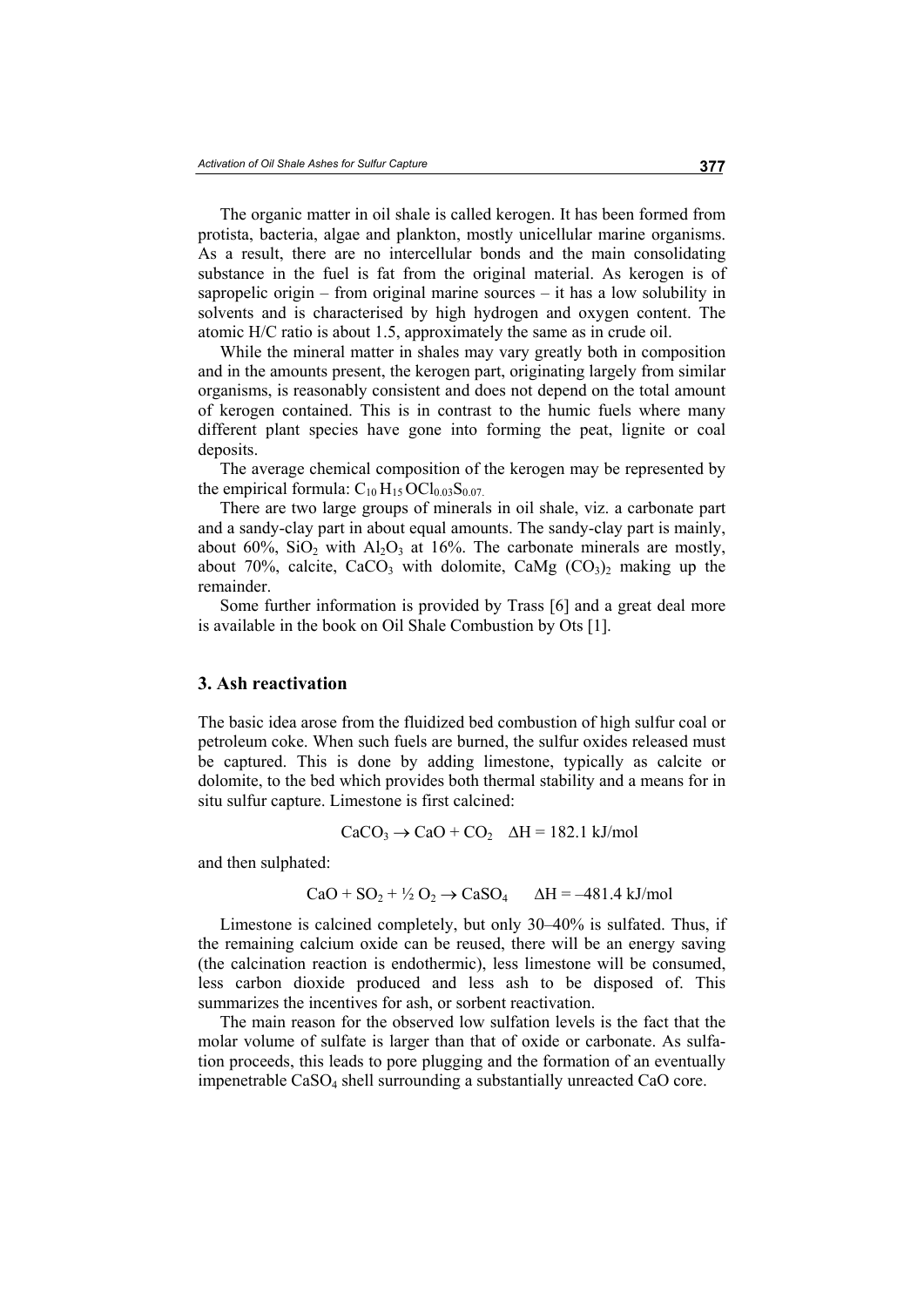Many factors enter in both the initial calcium utilization in fluidized bed combustion (FBC) systems as well as the efficacy of regeneration. The broad topic is thoroughly presented in a review paper by Anthony and Granatstein [7]. They discuss the mechanisms of the sulfation reaction, emphasize what is known about sulfur capture in FBC boilers, and briefly cover the topic of sorbent reactivation. Also, it has been established that complete hydration will produce the most reactive regenerated sorbent.

The process proposed here [8] again involves grinding the ashes with excess water to initiate hydration, involving both mechanical action and excellent contacting of the just-created surfaces with water. The hydration reaction

$$
CaO + H_2O(l) \rightarrow Ca(OH)_2 \qquad \Delta H = -65.3 \text{ kJ/mol}
$$

is exothermic and, once initiated, will proceed rapidly to completion. If that wet mixture is allowed to stand, it will undergo slower, self-cementing reactions and harden. To avoid that, a number of steps can be taken. These include adding, after some appropriate time, limestone, ash or coal, all dry, to the wet mixture. The resulting substantially dry mixture would then be granulated and the self-cementing reactions would simply help to keep the granules strong enough for subsequent ease of handling.

It is also possible to use less water so that grinding is done on the "dry side", with just enough water for hydration. This does greatly simplify the operation as it makes the mixing/drying step unnecessary.

This process has been tested with coal ashes at the pilot scale and also in two 35 MWth utility boilers [8, 9] and has also been patented [10]. Summaries of that work have also been presented by Trass at the International Technical Conference on Clean Coal & Fuel Systems, Clearwater, Florida, with the latest in 2016 [11].

A key piece of equipment for the process is the Szego Mill<sup>TM</sup>, a planetary ring-roller mill with helically grooved rollers developed at the University of Toronto [12]. This mill can be used for both dry and wet grinding. Its special niche is grinding wet at high solids concentrations, when the material is paste-like and has a very high viscosity. This is the case because the roller grooves help to push the material through the mill. Most other mills lose both capacity and grinding efficiency under those conditions whereas the Szego Mill<sup>TM</sup> continues to perform well. For the experiments described earlier, the SM-320 mill (320 mm inside diameter) with four rollers was used. A schematic diagram of the Szego Mill<sup>TM</sup> is given in Figure 1.

Previous test work had been carried out in a pilot plant CFBC, 0.1 m in diameter and 5.5 m high (0.8 MWt), located at the CANMET Energy Technology Centre in Nepean, Ontario. The initial utility boiler tests were carried out at the Wade Utility Plant (35 MWt) of Purdue University, Lafayette, Indiana. Detailed results from both are reported by Anthony et al. [9] and summarized by Trass [13].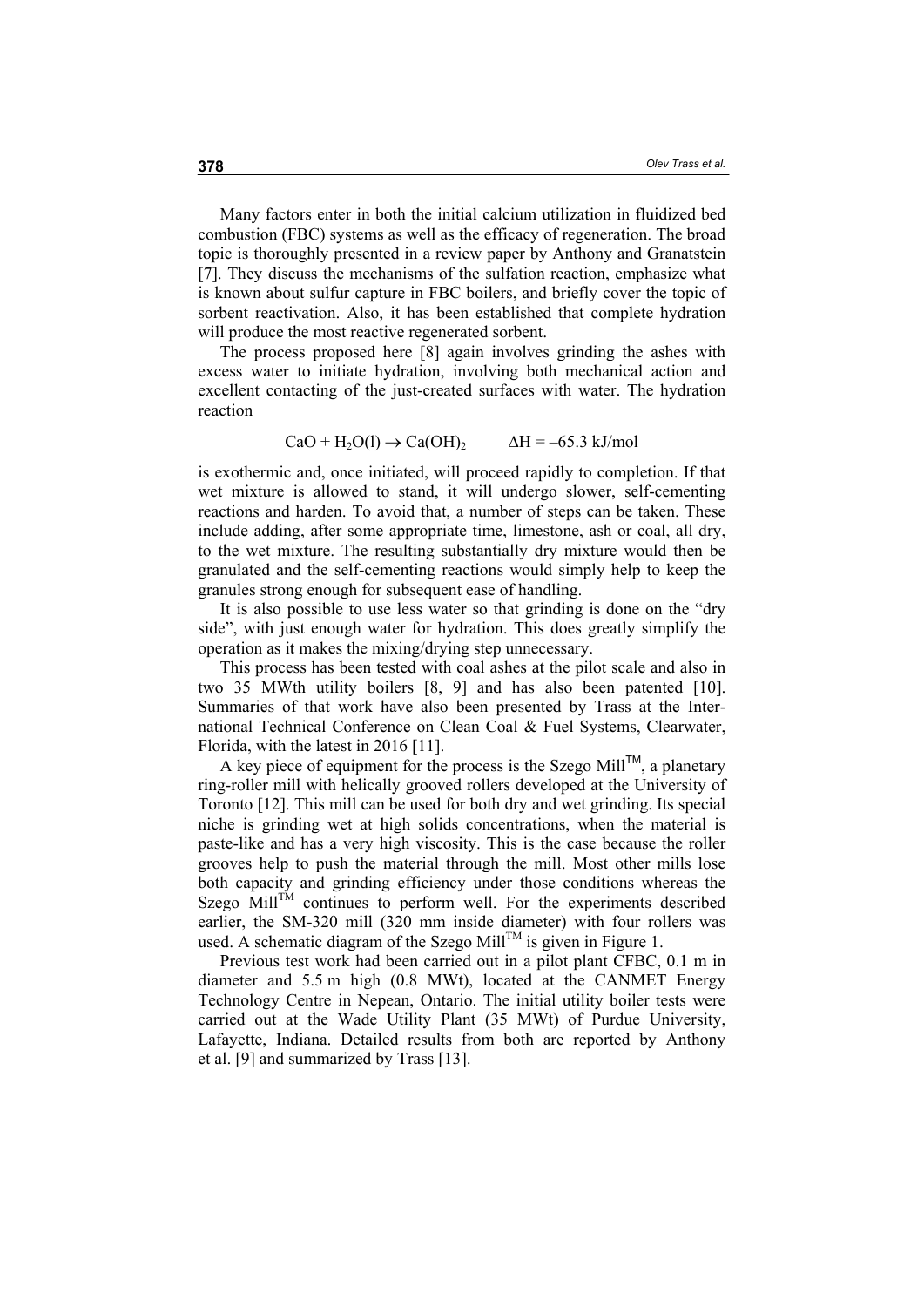

Fig. 1. A schematic diagram of the Szego Mill<sup>TM</sup>.

A subsequent test series was carried out at the power plant of the Southern Illinois University, Carbondale, Illinois, in collaboration with The Babcock and Wilcox Company [8]. For on-line operation at the plant, the full capacity of the SM-320 mill could not be utilized; feed rates to the mill were about 800 kg/h or less, whereas the previously used capacity had been up to 3 tonnes per hour [9].

The issue of operating on the "dry" or "wet" side arises from the fact that the wet ashes are very sticky, and even the Szego Mill cannot operate reliably in the region of about 10% to 25% water addition. The wet ashes are not only sticky but the cementitious reactions and the resultant hardening of the material may start in the mill if the tail end of the residence time is too long. On the "dry" side, material behaves as a slightly moist powder flowing out readily and not sticking. On the "wet" side, there is enough water to slurry the ash and all of it will flow and be pushed by the roller grooves out of the mill sufficiently rapidly.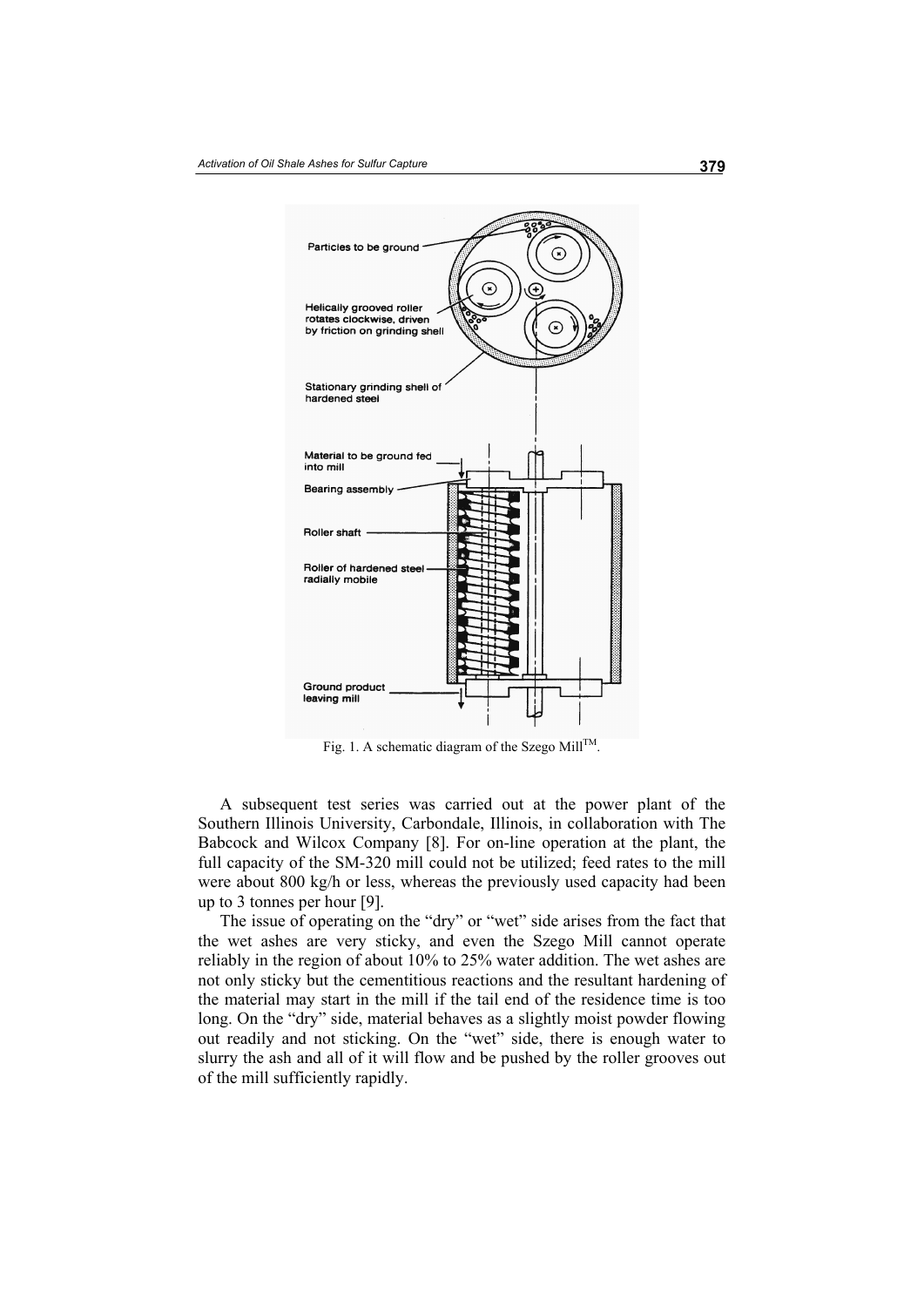To sum up the results presented previously, it has been shown that, of the calcium hydroxide, Ca(OH)<sub>2</sub>, formed by hydration, at least  $60-70\%$  was converted to sulphate. That compares with the 30–40% utilization of the calcium in the added limestone. Hydration levels vary with the processing conditions, but, once hydrated, the hydroxide is consistently quite reactive. Comparison of data from different test programs and by various authors is presented by Trass et al. [8] and most recently by Trass at the 2016 Clearwater Conference [11] to reach the above conclusion.

#### **4. Activation and testing of oil shale ashes**

At the Eesti Power Plant in Narva the flue gases go through cyclones before entering the NID reactors. About one third of the ashes is separated there, with the finest filtered out leaving the NID units. Those cyclone ashes used in the test work had a median particle size of 63 µm and a free CaO content of 26% and were deemed to be the most appropriate ash for activation.

 $SO<sub>2</sub>$  adsorption tests were carried out using the original, unprocessed ash, dry ground ash and "semi-dry" ground ash, with 5% and 7% water added during grinding with the Szego Mill. A higher water addition caused feeding problems with the particular mill used. Subsequently, widening the inlet system readily allowed the addition of nine or ten percent water needed for substantially complete hydration of the free oxide, but no comparative test results are available.

Kaljuvee et al. [2] give a great deal of information about measured sample properties as well as  $SO<sub>2</sub>$  adsorption rates and amounts. Adsorption tests covered the temperature range from 80 ºC to 700 ºC.

The important  $SO_2$  adsorption work was carried out using the Setaram Labsys 2000 thermoanalyzer under isothermal conditions with 1 mol% sulfur dioxide in nitrogen. The gas mixture was led to the reaction chamber with a flow rate of 20 mL/min during 45 minutes. A Pt-multiplate crucible was used with  $80+/-0.5$  mg samples.

The lowest, 80 ºC temperature was chosen because the Alstom DeSOx (NID) system operates at that temperature. Let us, then, look at some of the 80 ºC results.

We note in Figure 2a that the binding capacity of the initial, untreated ash was poor. The other ashes and lime showed a more rapid initial rate and higher values over all of the 45 minutes. The hydrated lime showed a more rapid rate and a much higher binding level was attained compared to dry lime. This indicates the obviously much higher rate of reaction between the calcium hydroxide and  $SO_2$  compared to adsorption or binding of  $SO_2$  by calcium oxide. This observation lines up well with the coal ash results where, again, the hydroxide has a greater adsorption capability than the calcined limestone, that is, calcium oxide.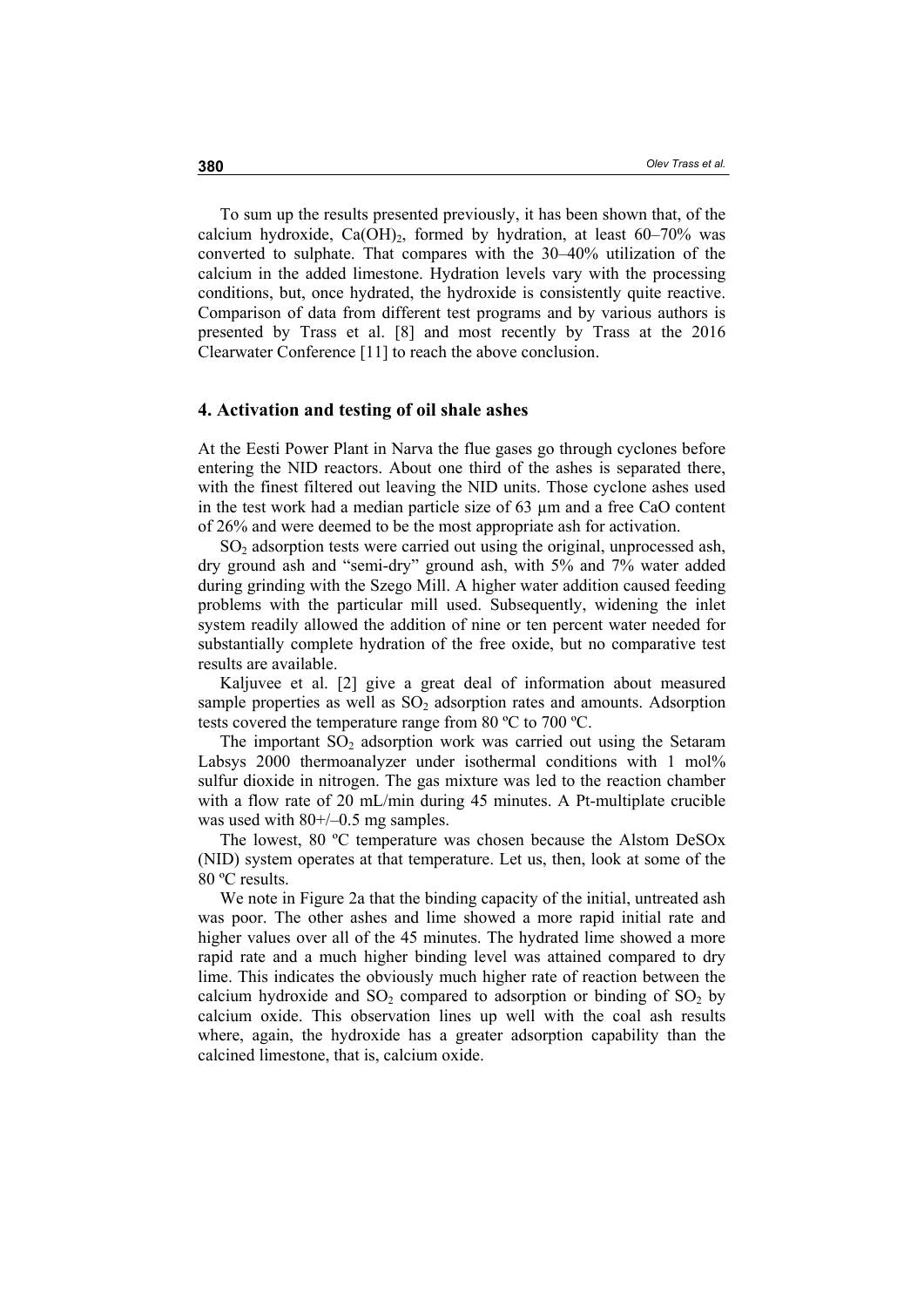

Fig. 2. Dependence of SO<sub>2</sub> binding capacity of sorbents on contact time between solid and gaseous phases at 80 °C: (a) mg SO<sub>2</sub>/100 mg of sample, (b) mg CaO utilized/100 mg of free CaO in sample, %.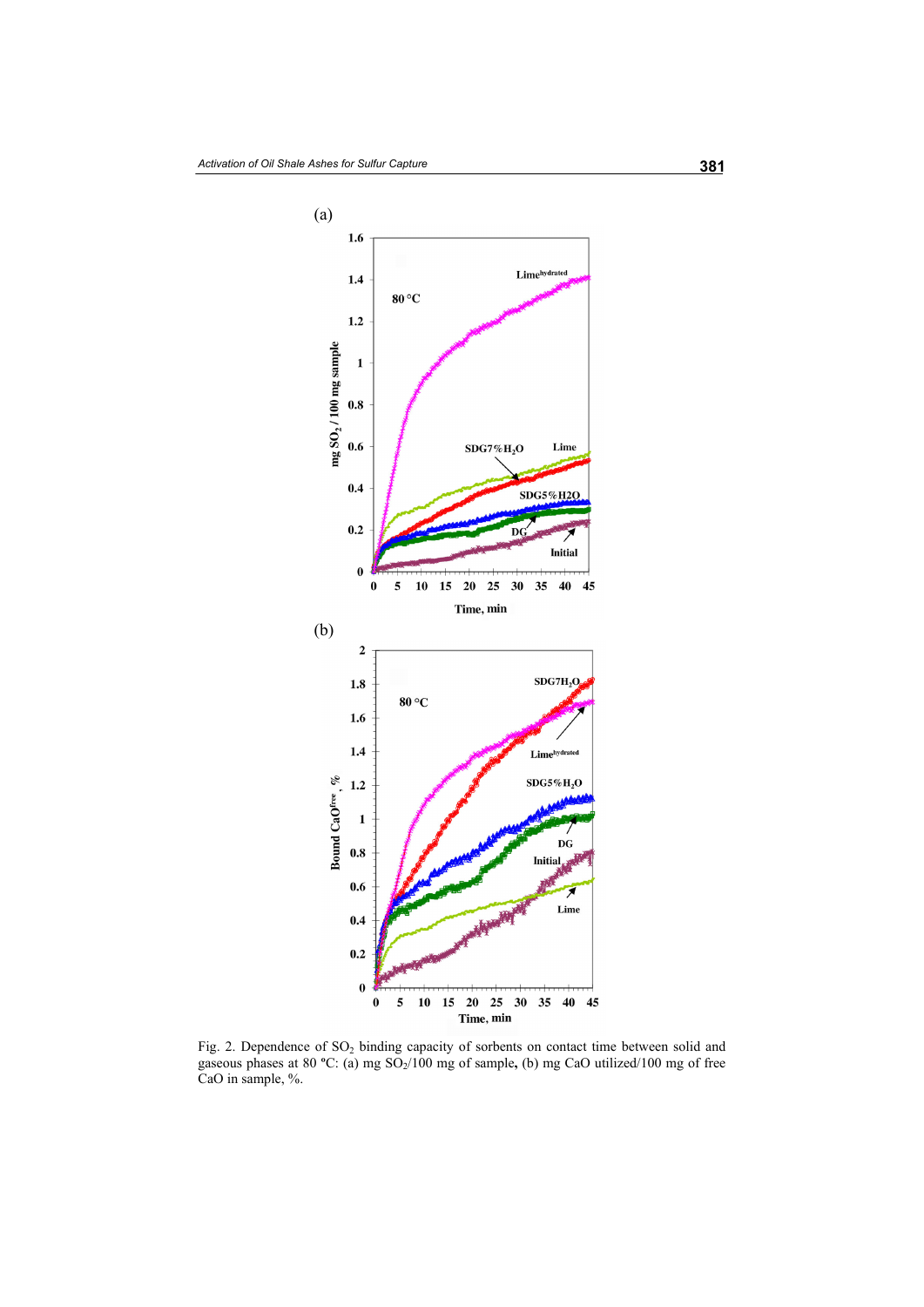Looking at Figure 2b, the same data are given on a unit of free CaO rather than sample weight basis. The lime sample had a CaO content of 77.4%, almost exactly three times higher than measured in the ash. Thus, proportions change accordingly. The 7% water-treated ash lines up reasonably with the hydrated lime and the dry-ground ash beats the lime.

One might have expected the 5% water-treated ash to be closer to the 7% one than to the dry-ground ash. It is possible that the added water was not as well dispersed in the Szego Mill as expected, i.e. that the small samples taken may not be fully representative. The 7% sample may well have come from a better moisturised part of the mill product, and the opposite may be the case for the 5% water sample. New work will have a more uniform dispersal of the water added to the mill.

When we compare sample properties to their performance, we note in [2] that the best correlation is with total pore volume  $\text{(mm}^3/\text{g})$  and, secondly, with the BET surface area  $(m^{2}/g)$ . The pore volume relationship is shown in Figure 3, for the 45 minute values.

For the purpose of this paper, only the 80 °C temperature data are important. Experiments were also carried out at higher temperatures, viz. 300, 400, 500 and 700 ºC. Those results are shown in Figure 4 for the 45 minute contact time. It is surprising to see the lime results behaving quite differently from the ash data. At 300 ºC, the hydrated lime does twice as well as the best, 7% water-activated ash. At higher temperatures things reverse and, at 700 ºC, even the untreated original ash performs better than the hydrated lime and the 7% water-activated ash adsorbs almost twice as much  $SO<sub>2</sub>$  as does the hydrated lime.

There is a great deal more information given in [2]. The suggestion is made there that such activated ashes, because of their good performance at high temperatures, could be used also for injection directly into the boiler



Fig. 3. Dependence of  $SO_2$  binding efficiency (%) of sorbents on total pore volume (mm<sup>3</sup>/g) at 80 **º**C after 45 min contact.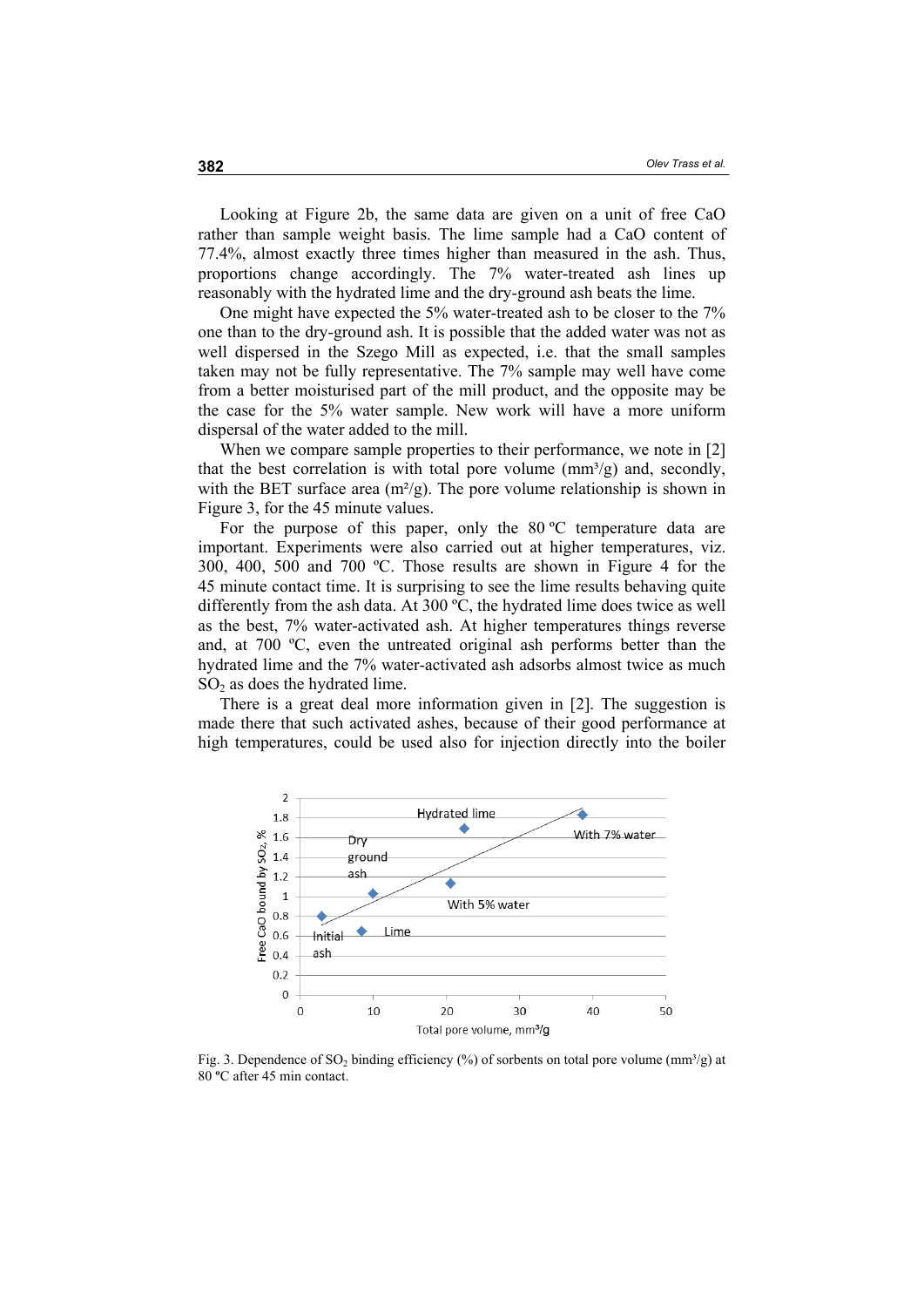

Fig. 4. Dependence of  $SO_2$  binding efficiency (%) of sorbents on experiment temperature after 45 min contact between solid and gaseous phases.

gas tract. As expected, the paper concludes that activated ashes, particularly at higher water levels, can readily replace the commercial lime used in the NID reactors.

Subsequent work on this topic has dealt with improvement of grinding conditions for more uniform water distribution and higher water levels. As, stoichiometrically, 9% of water was needed for complete hydration for the ash used, it may be estimated that perhaps two thirds of the CaO was hydrated at the 7% water level. Thus, there is considerable room for improvement.

An issue to be faced at the Power Plant is the need to cool the ashes. The cyclones discharge ash at about 200 ºC and it must be cooled well below the reactor temperature of 80 ºC since the hydration reaction is strongly exothermic and, hence, temperature rises again.

The alternative approach is to use a great deal more water so that separate cooling would not be needed. Then the wet, fully hydrated ashes should be pumped as slurry directly into the reactors where water is being added to cool down the flue gas and the fly ash it contains.

Another question has arisen in connection with the potential Power Plant tests and implementation – that of equipping each individual NID reactor with its ash activation equipment line or to set up a more central facility. For the former, excess water can be used, the SM-320 mill would have the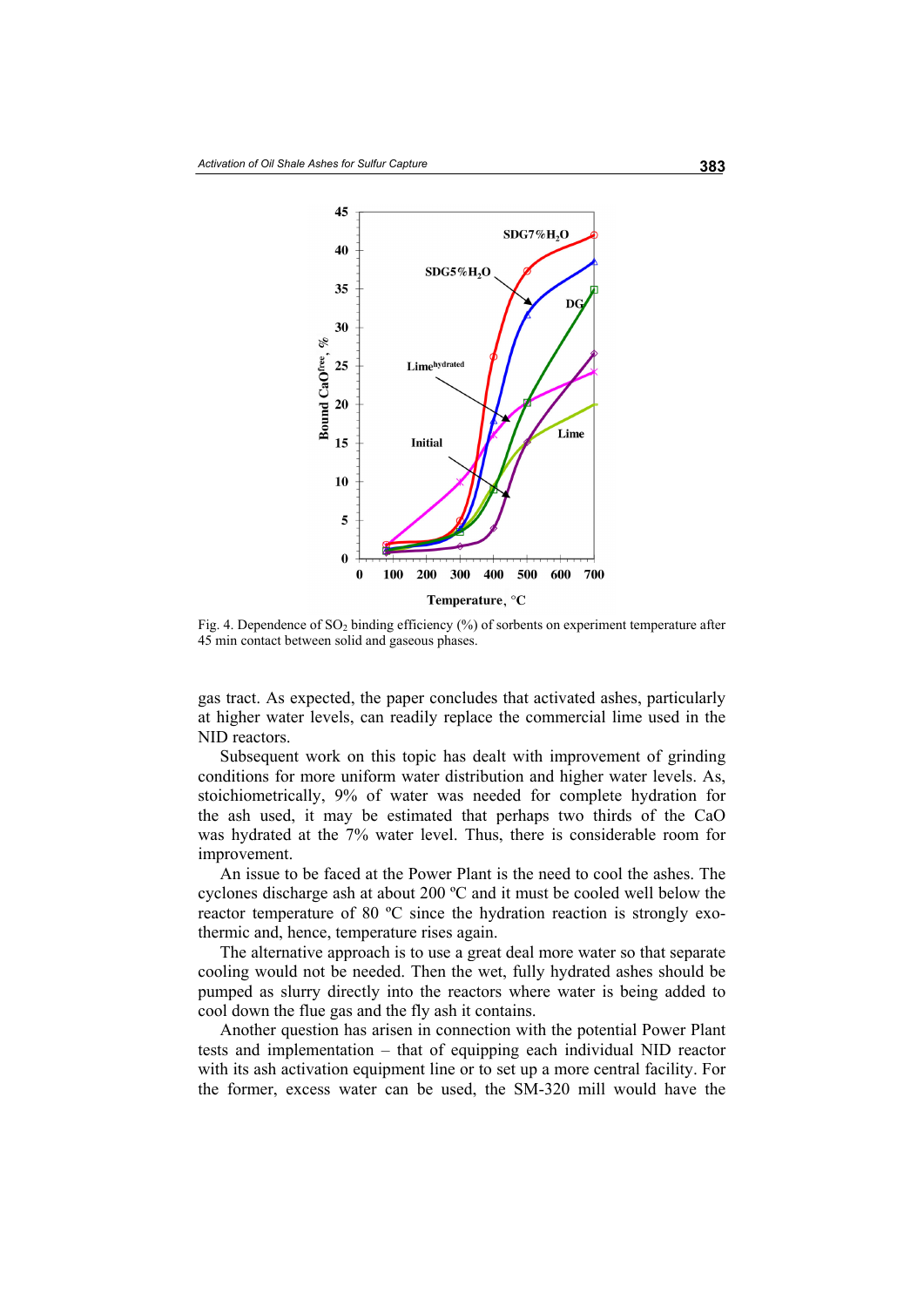appropriate capacity, with the ash slurry pumped to the reactor. For a central system, only the "dry" side grinding would be allowed since the activated ash would have to be stored. Larger mills may be used and, in that case, the existing lime storage and distribution system could be utilized for getting the activated ashes to each reactor, as needed.

### **5. Conclusions**

Electricity production in Estonia is based mainly on the pulverized firing of kukersite oil shale which has a high content of carbonate mineral matter. To capture the  $SO<sub>2</sub>$  in the flue gas, Alstom DeSOx novel integrated desulfurization systems have been installed and, for improved  $SO<sub>2</sub>$  capture, commercial lime is added to the reactor.

Regeneration of ashes from fluidized bed combustion boilers burning coal and/or coke with limestone addition for sulfur capture have shown that calcium hydroxide is considerably more reactive than the oxide and, hence, hydration is an essential part of ash reactivation. Following that example, some work on the activation of oil shale ashes has been carried out with good results.

The possibility to replace the commercial lime with activated ash has been shown. Various alternatives for such replacement at the Eesti Power Plant in Narva, Estonia, are being considered and, hopefully, will be implemented. Prior to that, further work, particularly that of testing performance of the Szego Mill in actual, longer term operation, is required.

### **Acknowledgement**

This work is supported by the institutional research funding (IUT 33-19) of the Estonian Ministry of Education and Research.

#### **REFERENCES**

- 1. Ots, A. *Oil Shale Fuel Combustion Technology*. SC Estonian Energy, Tallinn, 2006.
- 2. Kaljuvee, T., Trass, O., Pihu, T., Konist, A., Kuusik, R. Activation and reactivity of Estonian oil shale cyclone ash towards SO<sub>2</sub> binding. *J. Therm. Anal. Calorim.*, 2015, **121**(1), 19‒28.
- 3. Harvie, B. A. Historical review paper. The shale-oil industry in Scotland 1858‒1962. I: Geology and history. *Oil Shale*, 2010, **27**(4), 354‒358.
- 4. Urov, K., Sumberg, A. Characteristics of oil shales and shale-like rocks of known deposits and outcrops. Monograph. *Oil Shale*, 1999, 16(3), 1-64.
- 5. Raukas, A., Punning, J.-M. Environmental problems in the Estonian oil shale industry. *Energy Environ. Sci*., 2009, **2**(2), 723‒728.